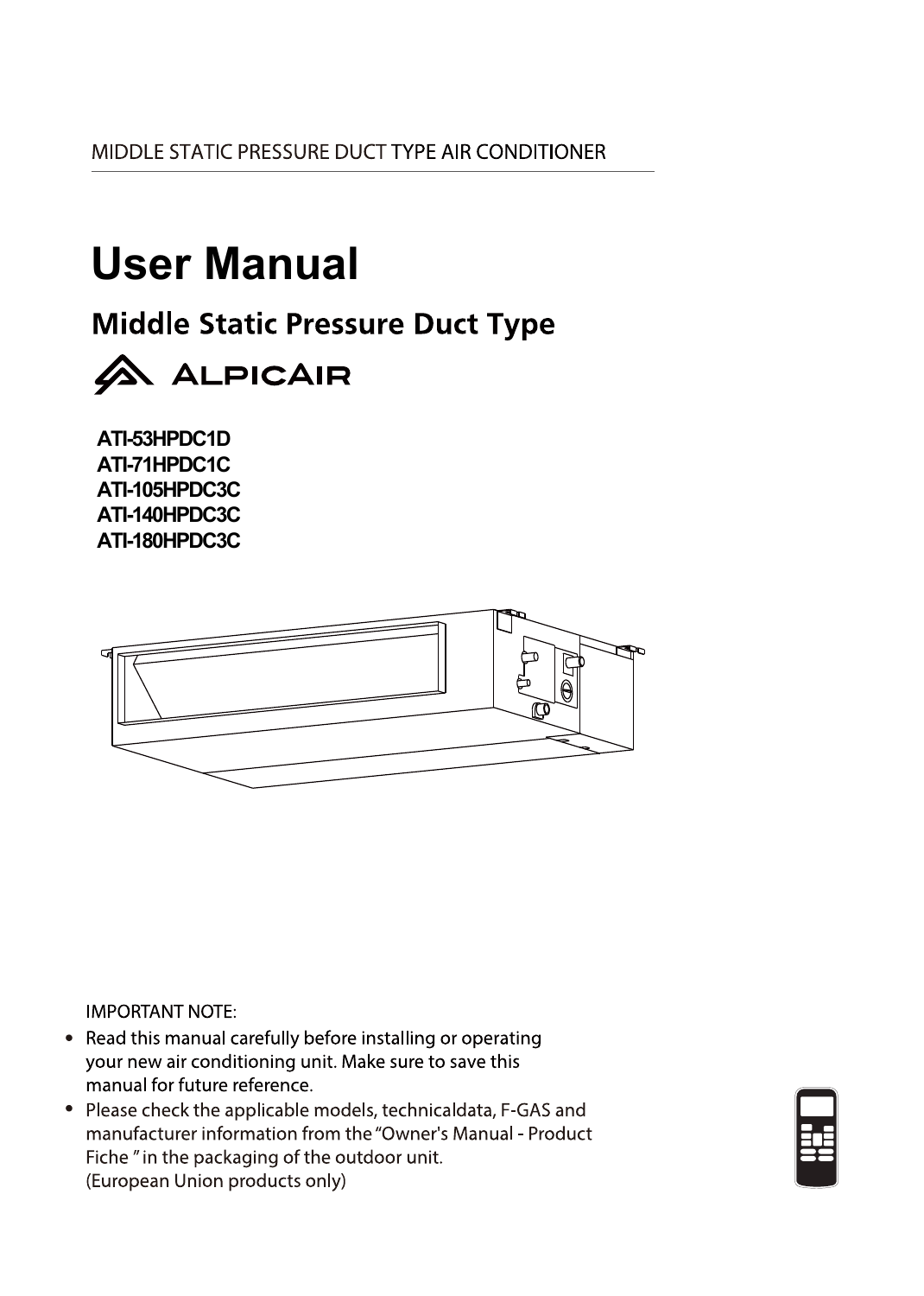## **Table of Contents**

#### **User Manual**

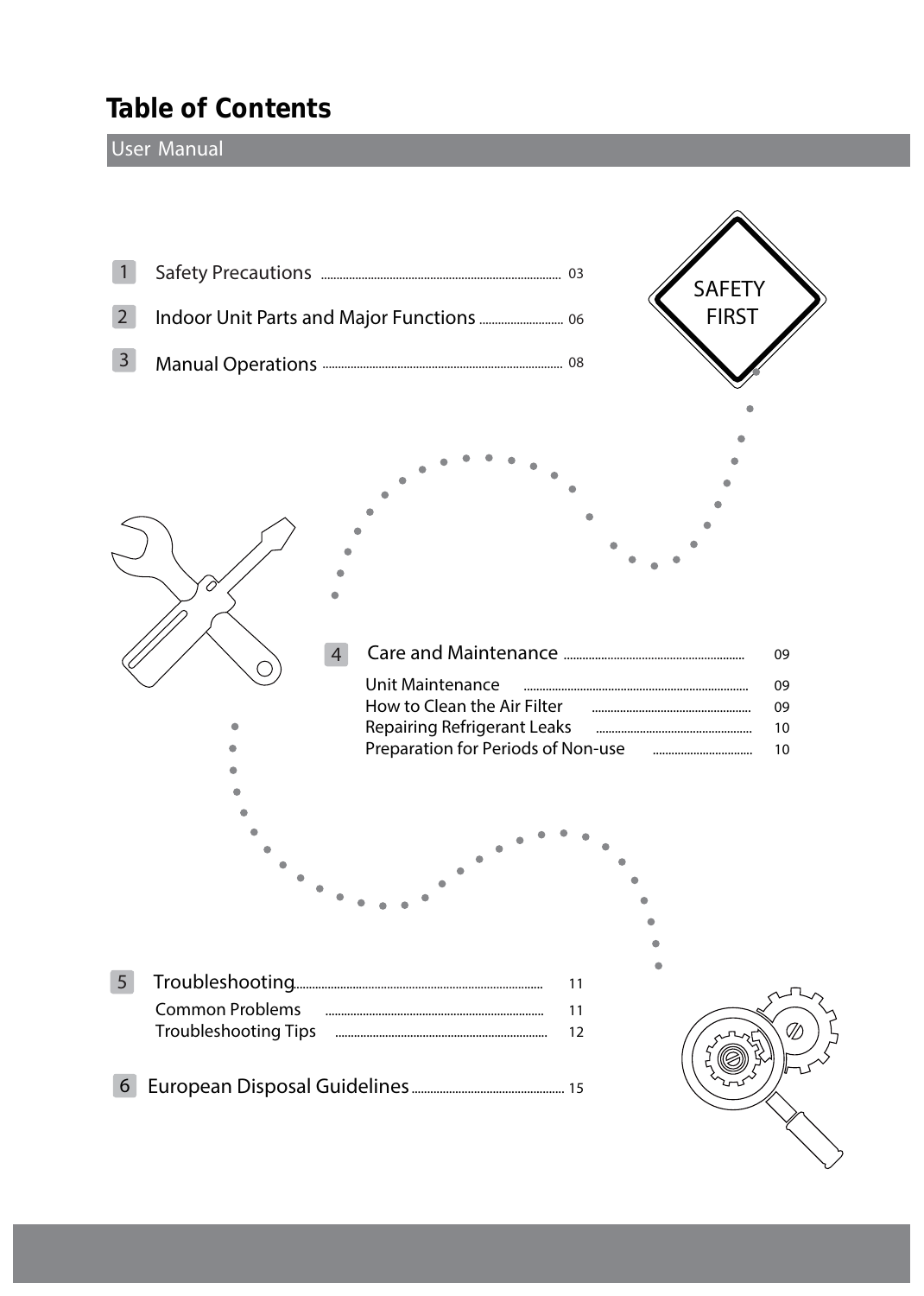## **Safety Precautions**



Satett

**Safety** 

Thank you for purchasing this air conditioner. This manual will provide you with information on how to operate, maintain, and troubleshoot your air conditioner. Following the instructions will ensure the proper function and extended lifespan of your unit.

### **Read Safety Precautions Before Installation**

**Incorrect installation due to ignoring instructions can cause serious damage or injury.**  The seriousness of potential damage or injuries is classified as either a **WARNING** or **CAUTION.**



Failure to observe a warning may result in death. The appliance must be installed in accordance with national regulations.



Failure to observe a caution may result in injury or equipment damage.



**This symbol indicates that you must never perform the action indicated.** 

- 1. Ask an authorized dealer to install this air conditioner. Inappropriate installation may cause water leakage, electric shock, or fire.
- 2. The warranty will be voided if the unit is not installed by professionals.
- 3. If abnormal situation arises (like burning smell), turn off the power supply and call your dealer for instructions to avoid electric shock, fire or injury.
- 4. DO NOT let the indoor unit or the remote control get wet. It may cause electric shock or fire.
- 5. DO NOT insert fingers, rods or other objects into the air inlet or outlet. This may cause injury, since the fan may be rotating at high speeds.
- 6. DO NOT use a flammable spray such as hair spray, lacquer or paint near the unit. This may cause fire or combustion.
- 7. The appliance shall be stored so as to prevent mechanical damage from occurring.
- **WARNING** 8. Compliance with national gas regulations shall be observed.
	- 9. Keep ventilation openings clear of obstruction.
	- 10. Any person who is involved with working on or breaking into a refrigerant circuit should hold a current valid certificate from an industry-accredited assessment authority, which authorises their competence to handle refrigerants safely in accordance with an industry recognised assessment specification.
	- 11. Servicing shall only be performed as recommended by the equipment manufacturer. Maintenance and repair requiring the assistance of other skilled personnel shall be carried out under the supervision of the person competent in the use of flammable refrigerants.
	- 12. This appliance is not intended for use by persons(including children) with reduced physical, sensory or mental capabilities or lack of experience and knowledge, unless they have been given supervision or instruction concerning use of the appliance by a person responsible for their safety.Children should be supervised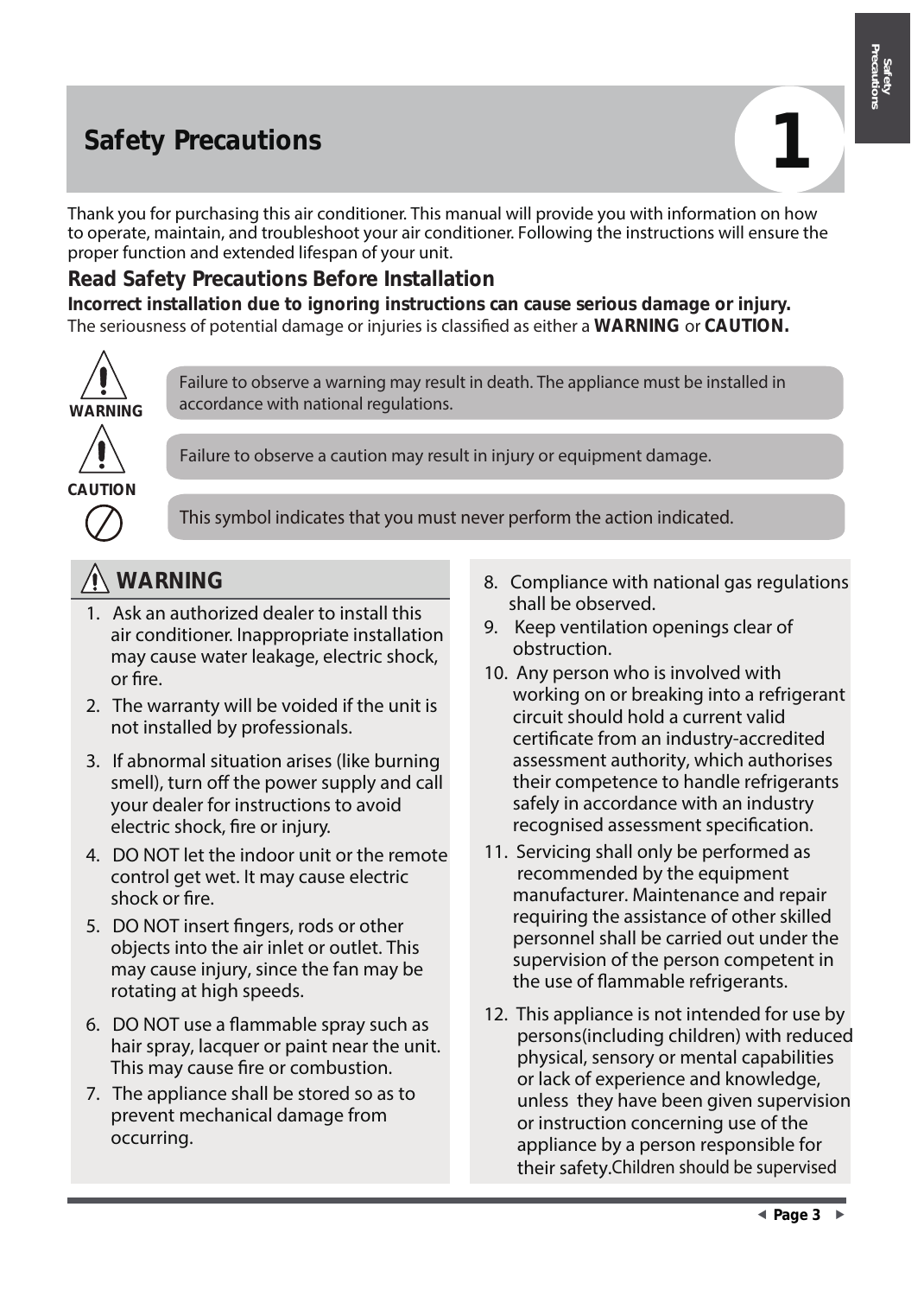to ensure that they do not play with the appliance (IEC Standard requirements).

- 13. This appliance can be used by children aged from 8 years and above and persons with reduced physical, sensory or mental capabilities or lack of experience and knowledge if they have been given supervision or instruction concerning use of the appliance in a safe way and understand the hazards involved. Children shall not play with the appliance. Cleaning and user maintenance shall not be made by children without supervision (EN Standard requirements).
- 14. If the supply cord is damaged, it must be replaced by the manufacturer,its service agent or similarly qualified persons in order to avoid a hazard.
- 15. The appliance shall be installed in accordance with national wiring regulations.
- 16. An all-pole disconnection device which has at least 3mm clearances in all poles, and have a leakage current that may exceed 10mA,the residual current device (RCD) having a rated residual operating current not exceeding 30mA,and disconnection must be incorporated in the fixed wiring in accordance with the wiring rules.
- 17. DO NOT expose your body directly to cool air for a prolonged period of time.
- 18. DO NOT operate the air conditioner in places near or around combustible gases. Emitted gas may collect around the unit and cause explosion.
- 19. In certain functional environments, such as kitchens, server rooms, etc., the use of specially designed air-conditioning units is highly recommended.

## **CAUTION**

- **DO NOT** touch the air outlet while the 1. swing flap is in motion. Fingers might get caught or the unit may break down.
- **DO NOT** inspect the unit by yourself. Ask 2. an authorized dealer to perform the in spection.
- 3. To prevent product deterioration, do not use the air conditioner for preservation purposes (storage of food, plants, animals, works of art, etc.).
- **DO NOT** touch the evaporator coils inside 4. the indoor unit. The evaporator coils are sharp and may cause injury.
- **DO NOT** operate the air conditioner with 5. wet hands. It may cause electric shock.
- **DO NOT** place items that might be 6. affected by moisture damage under the indoor unit. Condensation can occur at a relative humidity of 80%.
- 7. DO NOT expose heat-producing appliances to cold air or place them under the indoor unit. This may cause incomplete combustion or deformation of the unit due to the heat.
- 8. After long periods of usage, check the indoor unit to see if anything is damaged. If the indoor unit is damaged, it may fall and cause injury.
- 9. If the air conditioner is used together with other heating devices, thoroughly ventilate the room to avoid oxygen deficiency.
- 10. DO NOT climb onto or place objects on top of the outdoor unit.
- 11. DO NOT operate the air conditioner when using fumigant insecticides. The chemicals may become layered with the unit and endanger those who are hypersensitive to chemicals.
- 12. DO NOT let children play with the air conditioner.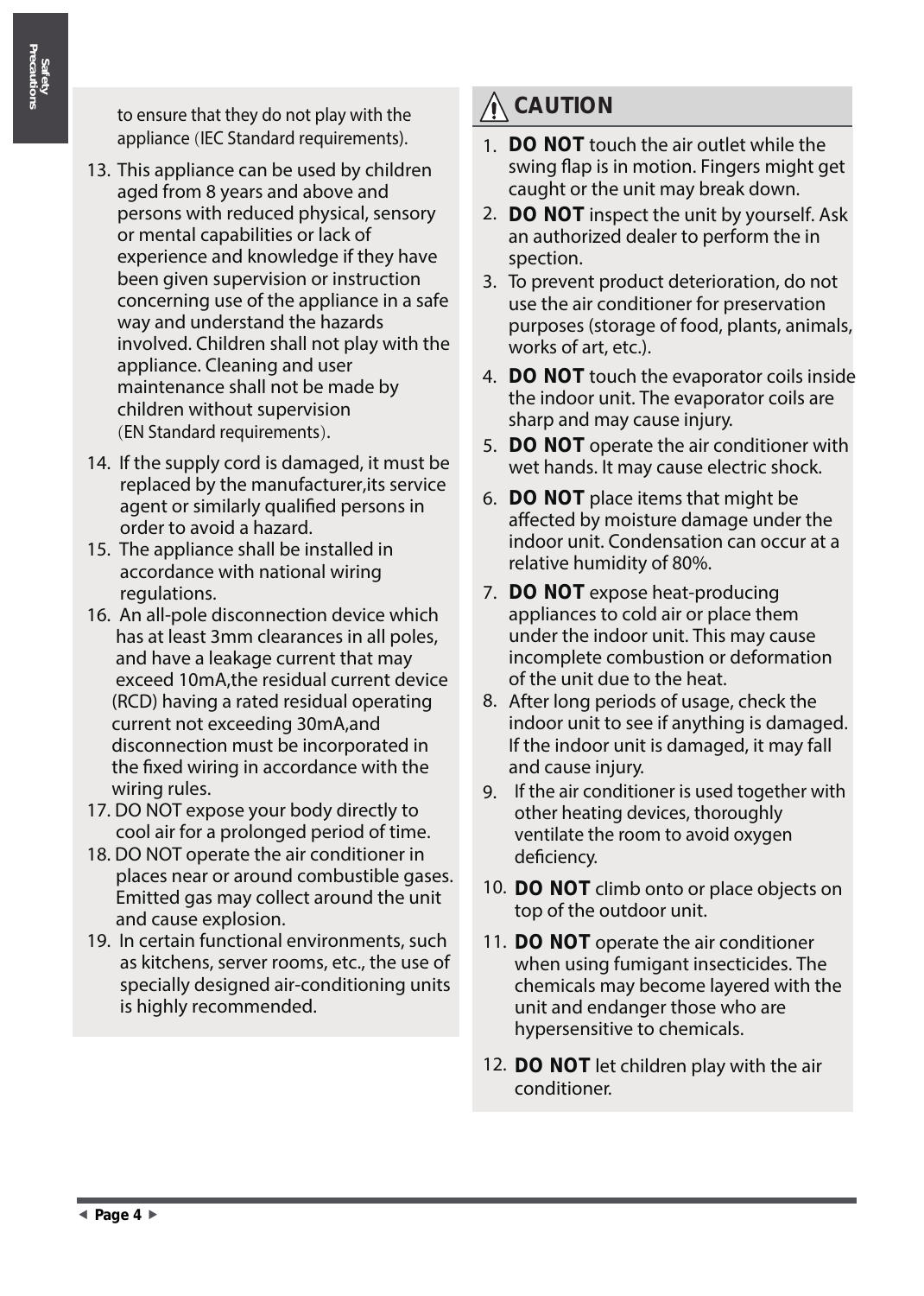## **CAUTION**

- 13. **DO NOT** operate the air conditioner in a wet room (e.g. bathroom or laundry room). This can cause electrical shock and cause the product to deteriorate.
- 14. Turn off the air conditioner and disconnect the power if you are not going to use it for a long time.
- 15. Turn off and unplug the unit during storms.
- 16. DO NOT climb onto or place objects on top of the outdoor unit.
- 17. DO NOT allow the air conditioner to operate for long periods of time with doors or windows open,or if the humidity is very high.

## **CLEANING AND MAINTENANCE WARNINGS**

- 1. Turn off the device and pull the plug before cleaning. Failure to do so can cause electrical shock.
- 2. Do not clean the air conditioner with excessive amounts of water.
- 3. Do not clean the air conditioner with combustible cleaning agents. Combustible cleaning agents can cause fire or deformation. Turn off the device and pull the plug before cleaning. Failure to do so can cause electrical shock.

## **ELECTRICAL WARNINGS**

- 1. Only use the specified power cord. If the power cord is damaged, it must be replaced by the manufacturer or certified service agent.
- 2. Keep power plug clean. Remove any dust or grime that accumulates on or around the plug. Dirty plugs can cause fire or electric shock.
- 3. Do not pull power cord to unplug unit. Hold the plug firmly and pull it from the outlet. Pulling directly on the cord can damage it, which can lead to fire or electric shock.
- 4. Do not use an extension cord, manually extend the power cord, or connect other appliances to the same outlet as the air conditioner. Poor electrical connections, poor insulation, and insufficient voltage can cause fire.

**NOTE:** For the product air-to-air air conditioners and heat pumps which above 12 kW cooling power output, please see the technical information from Appendix .(European Union products only)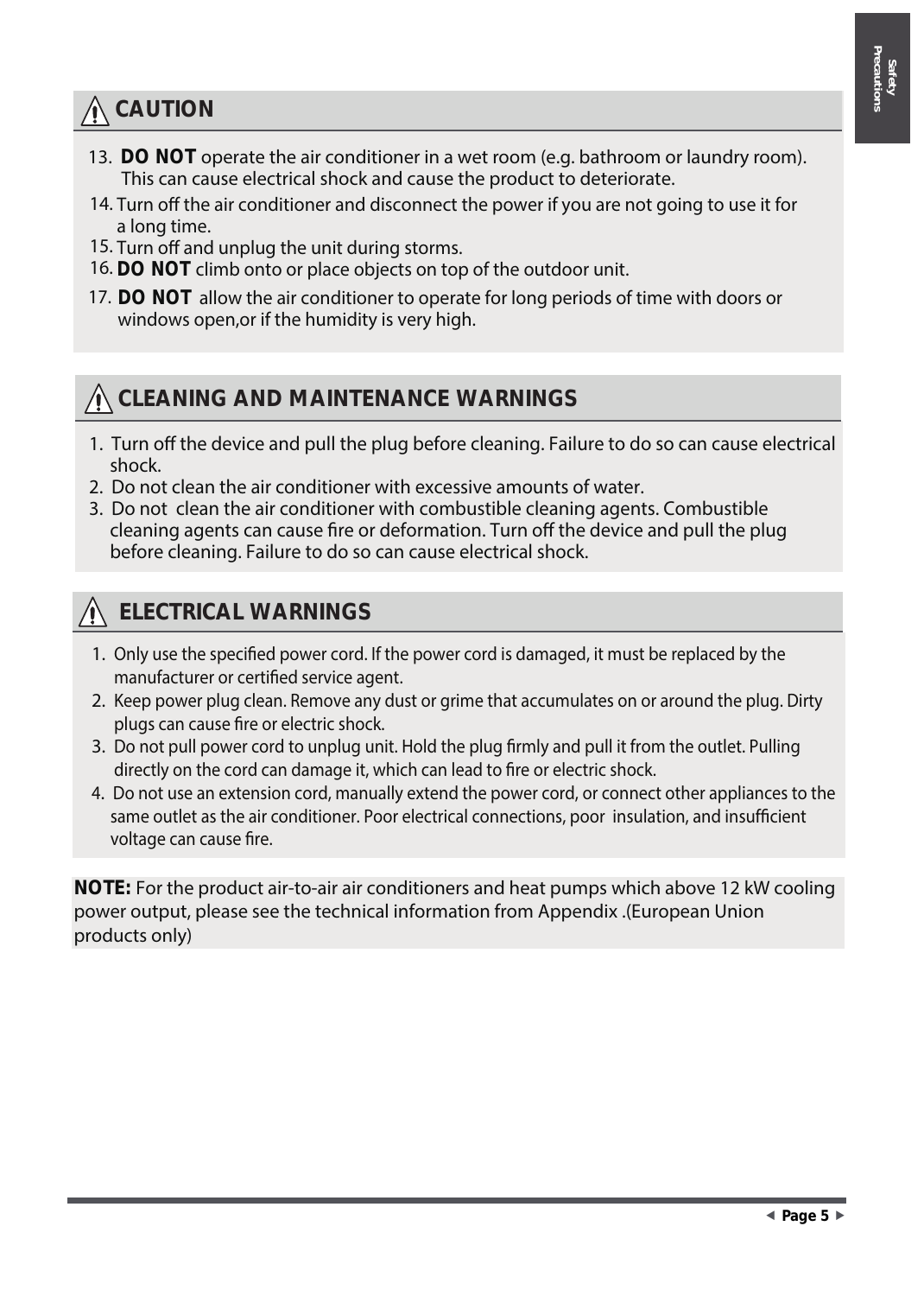# **Indoor Unit Parts And Major Functions 2**

#### **Unit Parts**



#### **Operating Conditions**

Use the system under the following temperatures for safe and effective operation. If the air conditioner is used under different conditions, it may malfunction or become less efficient.

#### • **Fixed-speed Type**

|                               | <b>COOL Mode</b>                                                                                  | <b>HEAT mode</b>                                               | DRY mode                                                      |
|-------------------------------|---------------------------------------------------------------------------------------------------|----------------------------------------------------------------|---------------------------------------------------------------|
| Indoor Temperature            | 17°-32°C (63°-90°F)                                                                               | $O^{\circ}$ -30 $^{\circ}$ C (32 $^{\circ}$ -86 $^{\circ}$ F)  | 10°-32°C (50°-90°F)                                           |
|                               | 18°-43°C (64°-109°F)                                                                              |                                                                | 11°-43°C (52°-109°F)                                          |
| Outdoor<br><b>Temperature</b> | $-7^{\circ} - 43^{\circ}$ C (19 $^{\circ}$ -109 $^{\circ}$ F)<br>(low temperature cooling models) | $-7^{\circ}$ -24 $^{\circ}$ C (19 $^{\circ}$ -75 $^{\circ}$ F) | $18^{\circ} - 43^{\circ}$ C (64 $^{\circ}$ -109 $^{\circ}$ F) |
|                               | 18°-52°C (64°-126°F)<br>(For special tropical models)                                             |                                                                | 18°-52°C (64°-126°F)<br>(For special tropical models)         |

#### • **Inverter Split Type**

|                        | COOL mode                                                                                                                | <b>HEAT mode</b>                                                 | <b>DRY</b> mode                                              |  |
|------------------------|--------------------------------------------------------------------------------------------------------------------------|------------------------------------------------------------------|--------------------------------------------------------------|--|
|                        | Indoor Temperature $17^{\circ}$ C - 32°C (63°F - 90°F)                                                                   | $0^{\circ}$ C - 30 $^{\circ}$ C<br>$(32^{\circ}F - 86^{\circ}F)$ | 10°C - 32°C (50°F - 90°F)                                    |  |
|                        | 0℃ - 50℃ (32℉ - 122℉)                                                                                                    |                                                                  |                                                              |  |
| Outdoor<br>Temperature | $-15^{\circ}$ C - 50 $^{\circ}$ C (5 $^{\circ}$ F - 122 $^{\circ}$ F)<br>(For models with low<br>temp. cooling systems.) | $-15^{\circ}$ C - 30 $^{\circ}$ C                                | 0°C - 50°C (32°F - 122°F)                                    |  |
|                        | 0°C - 52°C(32°F - 126°F)<br>(For special tropical<br>models)                                                             | $(5^{\circ}F - 86^{\circ}F)$                                     | 0°C - 52°C(32°F - 126°F)<br>(For special tropical<br>models) |  |

*OR OUTDOOR UNITS* **WITH AUXILIARY ELECTRIC HEATER** When outside emperature is below °C(32°F), we strongly ecommend keeping the nit plugged in at all me to ensure smooth ngoing performance.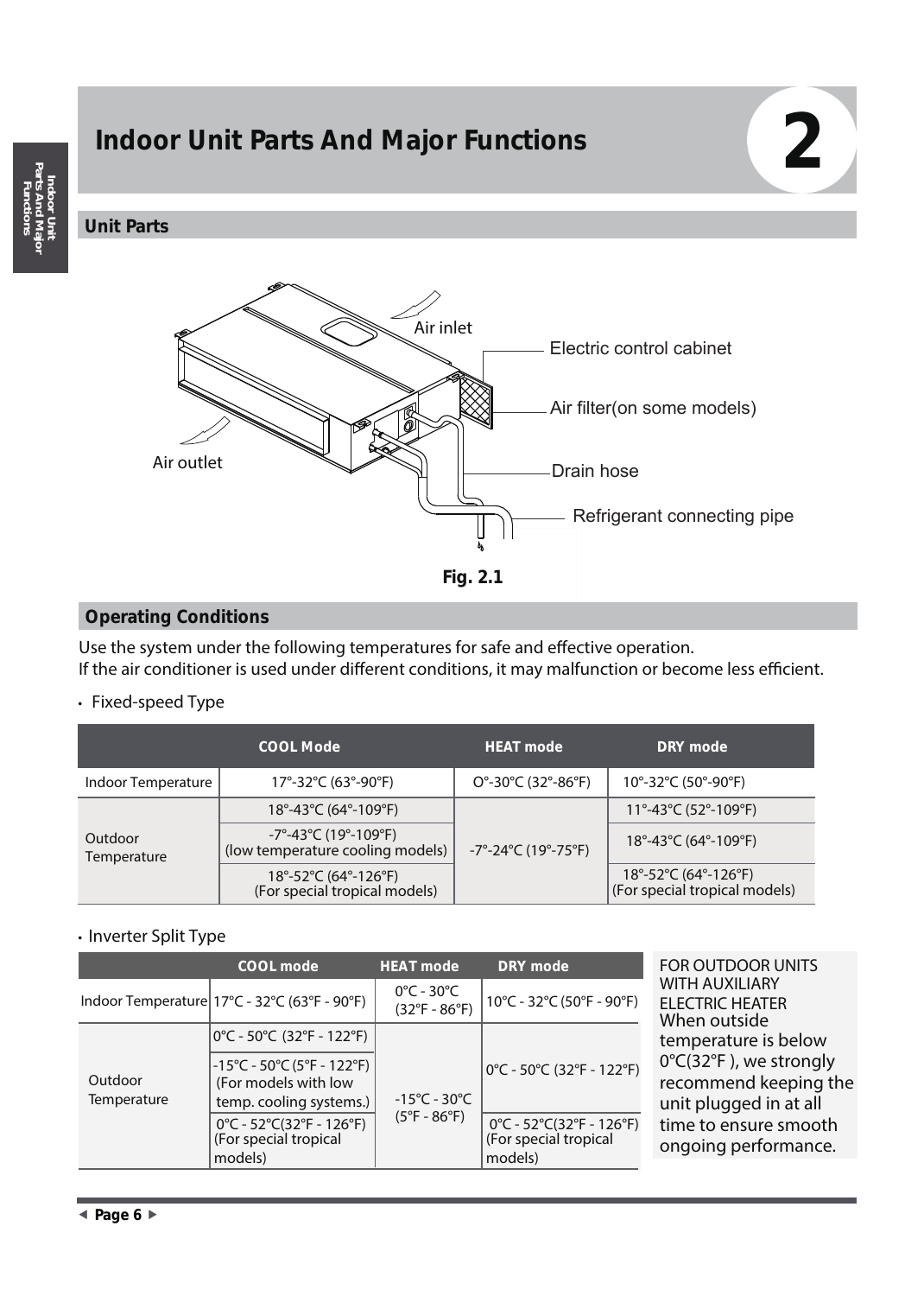#### **Features**

#### **Default Setting**

When the air conditioner restarts after a power failure, it will default to the factory settings (AUTO mode, AUTO fan, 24°C (76°F)). This may cause inconsistencies on the remote control and unit panel. Use your remote control to update the status.

#### **Auto-Restart (some models)**

In case of power failure, the system will immediately stop. When power returns, the Operation light on the indoor unit will flash. To restart the unit, press the **ON/OFF** button on the remote control. If the system has an auto restart function, the unit will restart using the same settings.

#### **Louver Angle Memory Function (Optional)**

Some models are designed with a louver angle memory function. When the unit restarts after a power failure, the angle of the horizontal louvers will automatically return to the previous position. The angle of the horizontal louver should not be set too small as condensation may form and drip into the machine. To reset the louver, press the manual button, which will reset the horizontal louver settings.

#### **Refrigerant Leak Detection System (some models)**

In the event of a refrigerant leak, the LCD screen will display "EC" and the LED indicator light will flash.

#### **Energy Saving Tips**

- **DO NOT** set the unit to excessive temperature levels.
- While cooling, close the curtains to avoid direct sunlight.
- Doors and windows should be kept closed to keep cool or warm air in the room.
- **DO NOT** place objects near the air inlet and outlet of the unit. This will reduce the efficiency of the unit.
- Set a timer and use the built-in SLEEP/ECONOMY mode if applicable.
- If you don't plan to use the unit for a long time, remove the batteries from the remote control.
- Clean the air filter every two weeks. A dirty filter can reduce cooling or heating efficiency.
- Adjust louvers properly and avoid direct airflow.



Closing curtains during heating also helps keep the heat in



Doors and windows should be kept closed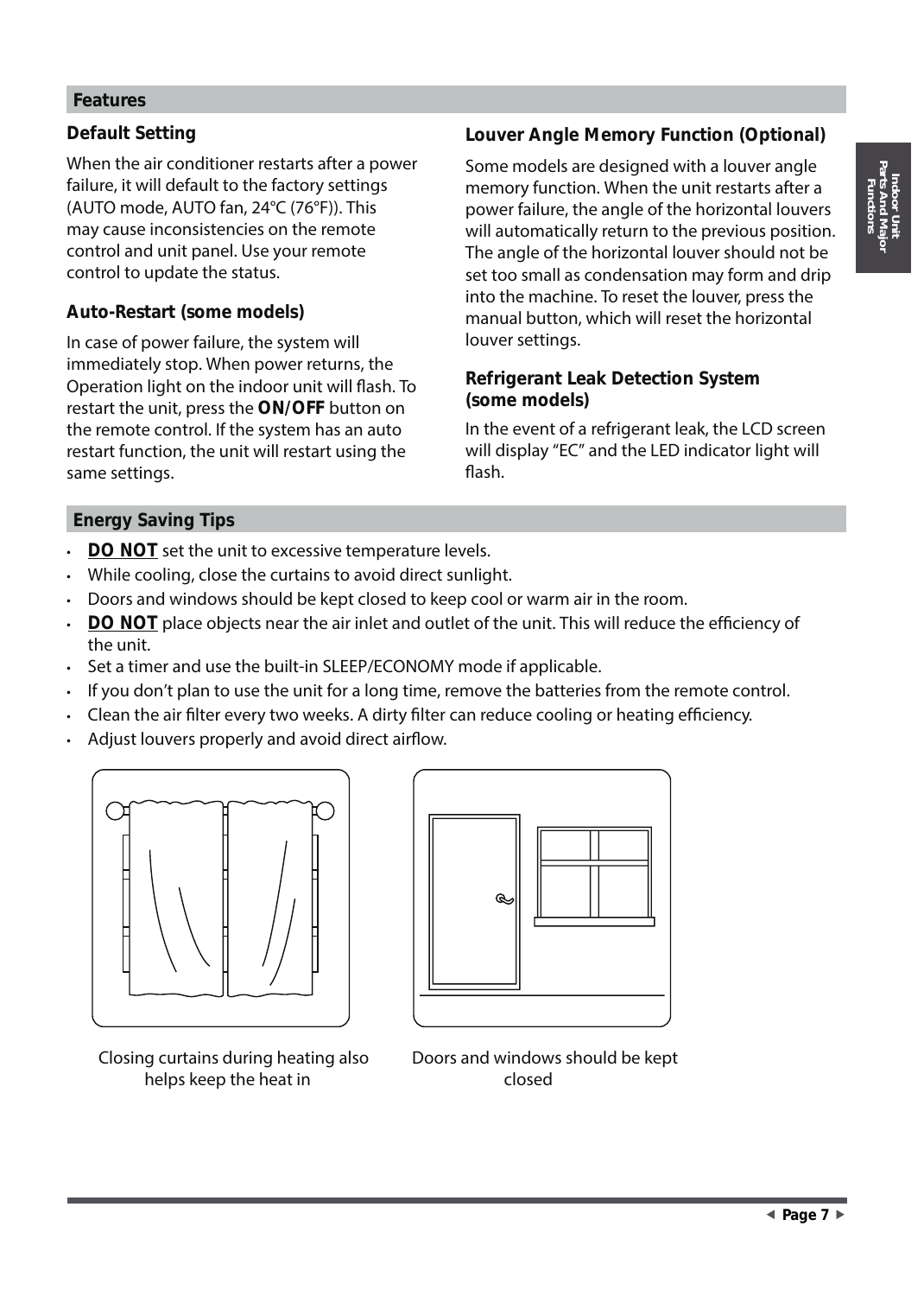This display panel on the indoor unit can be used to operate the unit in case the remote control has been misplaced or is out of batteries.





- **MANUAL button:** This button selects the mode in the following order: AUTO, FORCED COOL, OFF.
- **FORCED COOL mode:** In FORCED COOL mode, the Operation light flashes. The system will then turn to AUTO after it has cooled with a high wind speed for 30 minutes. The remote control will be disabled during this operation.
- OFF mode: When the panel is turned OFF, the unit turns off and the remote control is re-enabled.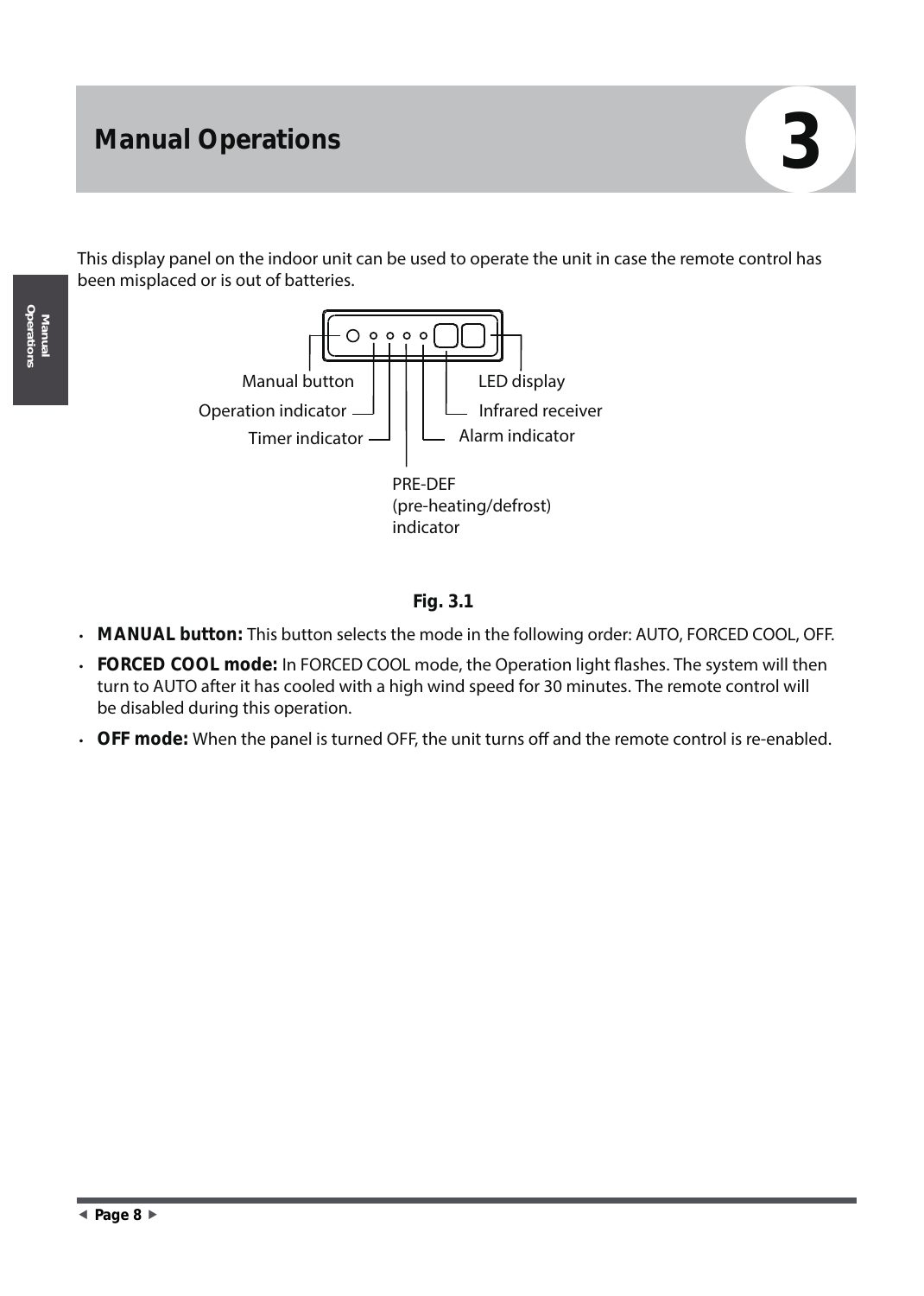## **Care And Maintenance**

#### **Safety Precautions**

- Contact an authorized service technician for repair or maintenance. Improper repair and maintenance may cause water leakage, electrical shock, or fire, and may void your warranty.
- **DO NOT** substitute a blown fuse with a higher or lower amperage rating fuse, as this may cause circuit damage or an electrical fire.
- Make sure the drain hose is set up according to the instructions. Failure to do so could cause leakage and result in personal property damage, fire and electric shock.
- Make sure that all wires are connected properly. Failure to connect wires according to instructions can result in electrical shock or fire.

#### **Unit Maintenance**

#### **BEFORE CLEANING OR MAINTENANCE**

- Always turn off your air conditioning system and disconnect the power supply before cleaning or maintenance.
- **DO NOT** use chemicals or chemically
- treated cloths to clean the unit. **DO NOT** use benzene, paint thinner, polishing powder or other solvents to clean the unit. They can cause the plastic surface to crack or deform.
- **DO NOT** wash the unit under running water. Doing so creates an electrical hazard.
- **DO NOT** use water hotter than 40°C (104°F) to clean the front panel. This can cause the panel to become deformed or discolored.
- $\cdot$  Clean the unit using a damp, lint-free cloth and neutral detergent. Dry the unit with a dry, lint-free cloth.

#### **How To Clean The Air Filter**

The filter prevents dust and other particles from entering the indoor unit. Dust buildup can reduce the efficiency of the air conditioner. For optimum efficiency, clean the air filter every two weeks or more frequently if you live in a dusty area. Replace the filter with a new one if it's heavily clogged and cannot be cleaned.

## **WARNING: DO NOT REMOVE OR CLEAN THE FILTER BY YOURSELF**

Removing and cleaning the filter can be dangerous. Removal and maintenance must be performed by a certified technician.

**NOTE:** In households with animals, you will have to periodically wipe down the grille to prevent animal hair blocking airflow.

Maintenance and the state of the unit you purchased is a rear ventilated<br>
one, take off the filter in the directions one, take off the filter in the directions indicated by the arrows in the following diagram.



**Fig. 4.1**

2. If the unit you purchased is a descensional ventilated model, take off the filter in the directions indicated by the arrows in the following diagram.



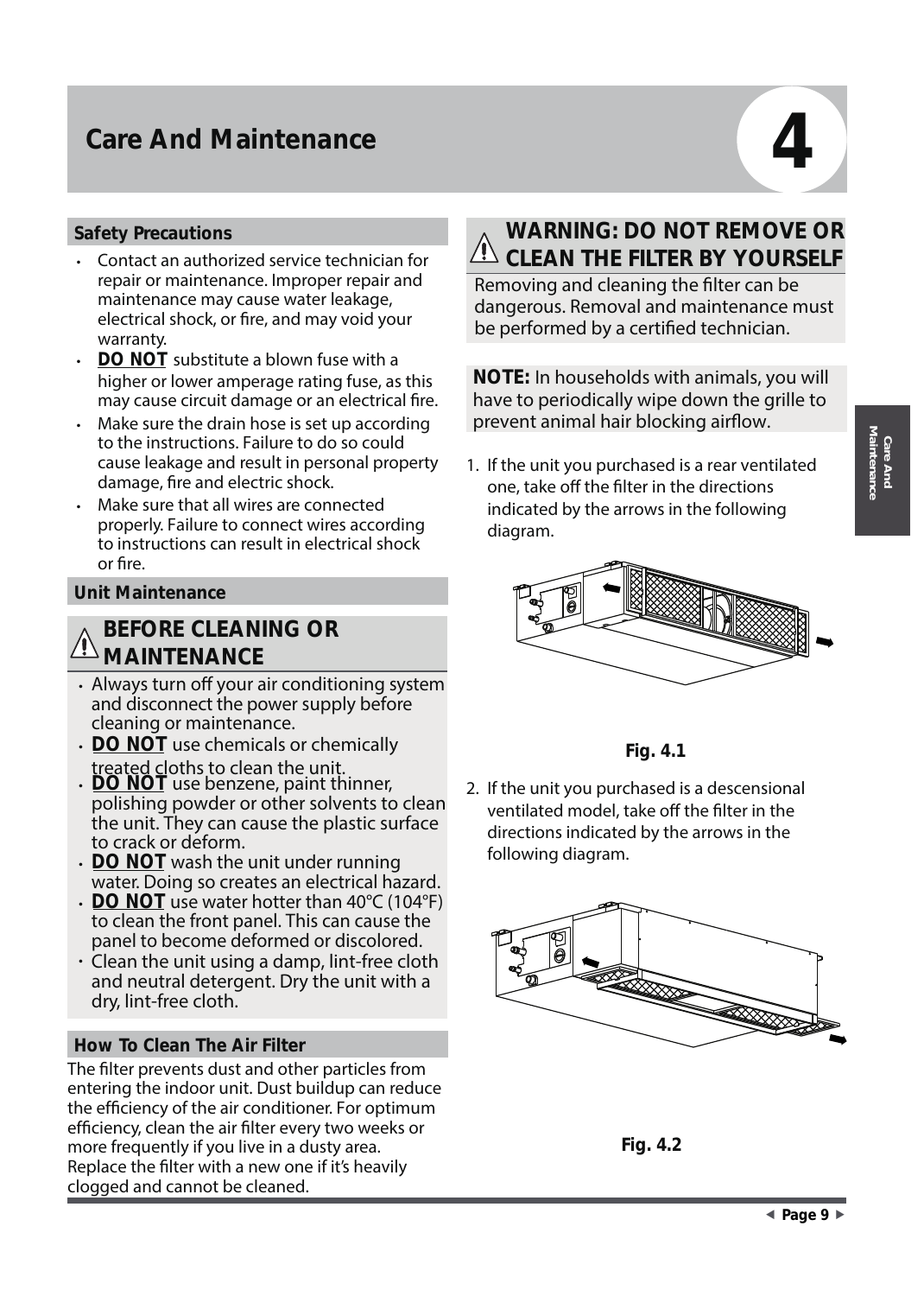- 3. Remove the air filter.
- 4. Clean the air filter by vacuuming the surface or washing it in warm water with mild detergent.
	- A. If using a vacuum cleaner, the inlet side should face the vacuum.



**Fig. 4.3**

B. If using water, the inlet side should face down and away from the water stream.



**Fig. 4.4**

- 5. Rinse the filter with clean water and allow it to air-dry. **DO NOT** let the filter dry in direct sunlight.
- 6. Reinstall the filter.

#### **Repairing Refrigerant Leaks**

## **WARNING**

- $\cdot$  If the refrigerant leaks, turn off the air conditioner and any combustible heating devices, ventilate the room and call your dealer immediately. Refrigerant is both toxic and flammable. **DO NOT** use the air conditioner until the leak is repaired.
- When the air conditioner is installed in a small room, measures must be taken to prevent the refrigerant concentration from exceeding the safety limit in the event of refrigerant leakage. Concentrated refrigerant causes a severe health and safety threat.

#### **Refrigerant Leak Detection System (some models)**

• In the event of a refrigerant leak, the LCD screen will display "EC" and the LED indicator light will flash.

#### **Preparation For Periods Of Non-Use**

#### **Maintenance after Extended Non-Use**

- 1. Remove any obstacles blocking the vents of both the indoor and outdoor units.
- 2. Clean the air filter and the front grille of the indoor unit. Reinstall the clean, dry air filter in its original position.
- 3. Turn on the main power switch at least 12 hours prior to operating the unit.

#### **Storing the Unit While Not In Use**

- 1. Run the appliance on FAN mode for 12 hours in a warm room to dry it and prevent mold.
- 2. Turn off the appliance and unplug it.
- 3. Clean the air filter according to the instructions in the previous section. Reinstall the clean, dry filter before storing.
- 4. Remove the batteries from the remote control.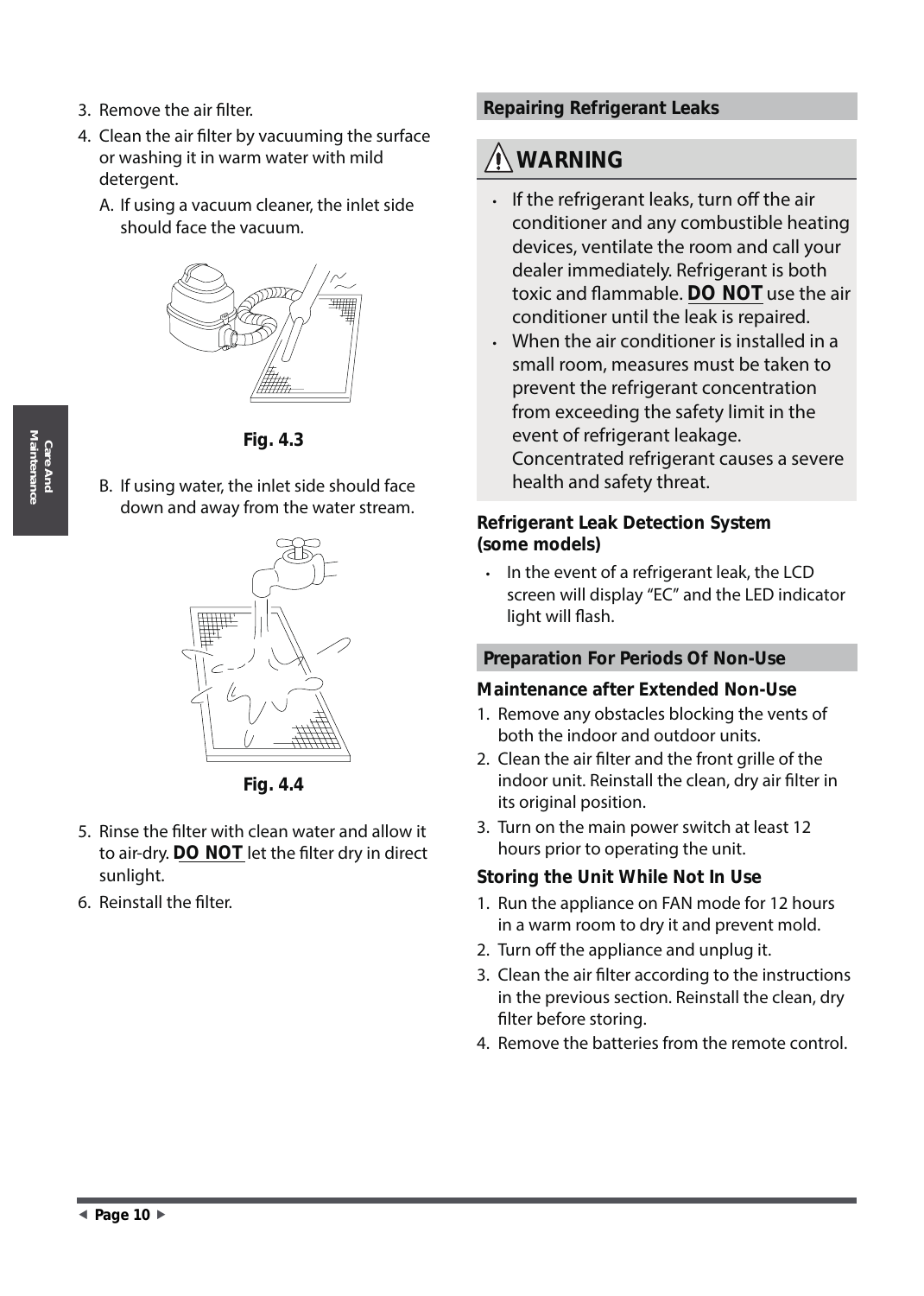## **Troubleshooting 5**

## **CAUTIONS**

If one of the following conditions occurs, switch off the power supply immediately and contact your dealer for further assistance.

- The operation light continues to flash rapidly after the unit has been restarted.
- The remote control buttons do not work.
- The unit continually trips fuses or circuit breakers.
- A foreign object or water enters the air conditioner.
- Other abnormal situations.

#### **Common Problems**

The following symptoms are not a malfunction and in most situations will not require repairs.

| Problem                                                        | <b>Possible Causes</b>                                                                                                                                                                                                          |
|----------------------------------------------------------------|---------------------------------------------------------------------------------------------------------------------------------------------------------------------------------------------------------------------------------|
| Unit does not<br>turn on when                                  | The unit has a 3-minute protection feature that prevents the unit from<br>overloading. The unit cannot be restarted within three minutes of being<br>turned off.                                                                |
| pressing ON/<br><b>OFF</b> button                              | Cooling and Heating Models: If the Operation light and PRE-DEF (Pre-heating/<br>Defrost) indicators are lit up, the outdoor temperature is too cold and the unit's<br>anti-cold wind is activated in order to defrost the unit. |
|                                                                | In Cooling-only Models: If the "Fan Only" indicator is lit up, the outdoor<br>temperature is too cold and the unit's anti-freeze protection is activated in<br>order to defrost the unit.                                       |
| The unit changes<br>from COOL mode<br>to FAN mode              | The unit changes its setting to prevent frost from forming on the unit. Once<br>the temperature increases, the unit will start operating again.                                                                                 |
|                                                                | The set temperature has been reached, at which point the unit turns off the<br>compressor. The unit will resume operating when the temperature fluctuates<br>again.                                                             |
| The indoor unit<br>emits white mist                            | In humid regions, a large temperature difference between the room's air and<br>the conditioned air can cause white mist.                                                                                                        |
| Both the indoor<br>and outdoor units<br>emit white mist        | When the unit restarts in HEAT mode after defrosting, white mist may be<br>emitted due to moisture generated from the defrosting process.                                                                                       |
| The indoor unit                                                | A squeaking sound is heard when the system is OFF or in COOL mode. The<br>noise is also heard when the drain pump (optional) is in operation.                                                                                   |
| makes noises                                                   | A squeaking sound may occur after running the unit in HEAT mode due to<br>expansion and contraction of the unit's plastic parts.                                                                                                |
| <b>Both the indoor</b><br>unit and outdoor<br>unit make noises | A low hissing sound may occur during operation. This is normal and is caused<br>by refrigerant gas flowing through both the indoor and outdoor units.                                                                           |
|                                                                | A low hissing sound may be heard when the system starts, has just stopped<br>running or is defrosting. This noise is normal and is caused by the refrigerant<br>gas stopping or changing direction.                             |
| The outdoor unit<br>makes noises                               | The unit will make different sounds based on its current operating mode.                                                                                                                                                        |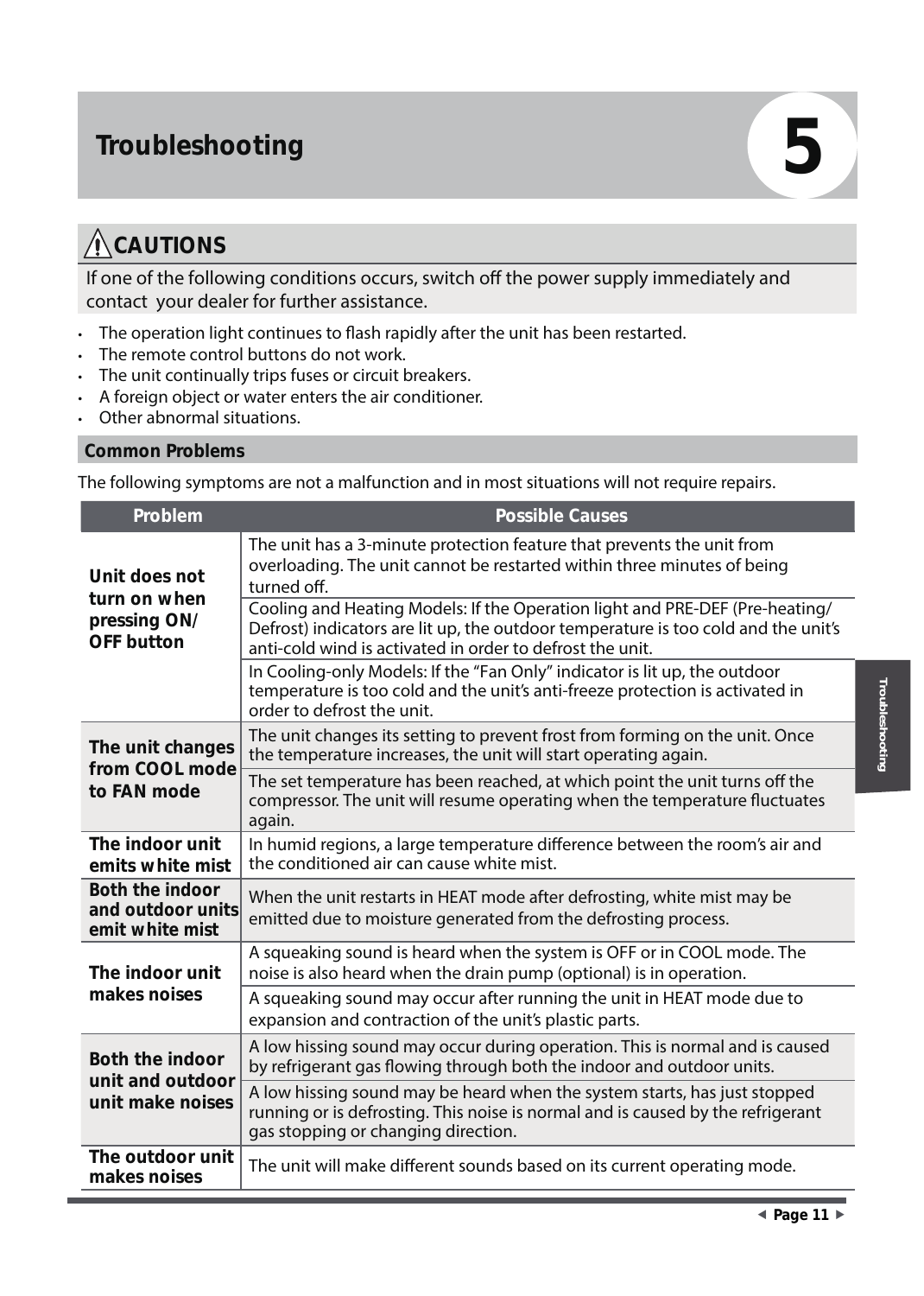| <b>Problem</b>                                               | <b>Possible Causes</b>                                                                                                                                                                                 |
|--------------------------------------------------------------|--------------------------------------------------------------------------------------------------------------------------------------------------------------------------------------------------------|
| Dust is emitted from<br>either the indoor or<br>outdoor unit | The unit may accumulate dust during extended periods of non-use, which<br>will be emitted when the unit is turned on. This can be mitigated by covering<br>the unit during long periods of inactivity. |
| The unit emits a<br>bad odor                                 | The unit may absorb odors from the environment (such as furniture, cooking,<br>cigarettes, etc.) which will be emitted during operations.                                                              |
|                                                              | The unit's filters have become moldy and should be cleaned.                                                                                                                                            |
| The fan of the<br>outdoor unit<br>does not operate           | During operation, the fan speed is controlled to optimize product operation.                                                                                                                           |

## **Troubleshooting Tips**

When troubles occur, please check the following points before contacting a repair company.

| Problem                                       | <b>Possible Causes</b>                                                                  | Solution                                                                                |
|-----------------------------------------------|-----------------------------------------------------------------------------------------|-----------------------------------------------------------------------------------------|
| The unit<br>is not                            | Power failure                                                                           | Wait for the power to be restored                                                       |
|                                               | The power switch is off                                                                 | Turn on the power                                                                       |
|                                               | The fuse is burned out                                                                  | Replace the fuse                                                                        |
| working                                       | Remote control batteries are dead                                                       | Replace the remote control batteries                                                    |
|                                               | The unit's 3-minute protection has<br>been activated                                    | Wait three minutes after restarting the unit                                            |
|                                               | Temperature setting may be higher<br>than the ambient room temperature                  | Lower the temperature setting                                                           |
|                                               | The heat exchanger on the indoor<br>or outdoor unit is dirty                            | Clean the affected heat exchanger                                                       |
| Poor cooling<br>performance                   | The air filter is dirty                                                                 | Remove the filter and clean it according<br>to instructions                             |
|                                               | The air inlet or outlet of either unit<br>is blocked                                    | Turn the unit off, remove the obstruction<br>and turn it back on                        |
|                                               | Doors and windows are open                                                              | Make sure that all doors and windows are<br>closed while operating the unit             |
|                                               | Excessive heat is generated by<br>sunlight                                              | Close windows and curtains during<br>periods of high heat or bright sunshine            |
|                                               | Low refrigerant due to leak or<br>long-term use                                         | Check for leaks, re-seal if necessary and<br>top off refrigerant                        |
| The unit<br>starts and<br>stops<br>frequently | There's too much or too little<br>refrigerant in the system                             | Check for leaks and recharge the system<br>with refrigerant                             |
|                                               | There is air, incompressible gas or<br>foreign material in the refrigeration<br>system. | Evacuate and recharge the system with<br>refrigerant                                    |
|                                               | System circuit is blocked                                                               | Determine which circuit is blocked and replace<br>the malfunctioning piece of equipment |
|                                               | The compressor is broken                                                                | Replace the compressor                                                                  |
|                                               | The voltage is too high or too low                                                      | Install a manostat to regulate the voltage                                              |
|                                               | The outdoor temperature is lower<br>than 7°C (44.5°F)                                   | Check for leaks and recharge the system<br>with refrigerant                             |
| Poor heating<br>performance                   | Cold air is entering through doors<br>and windows                                       | Make sure that all doors and windows are<br>closed during use                           |
|                                               | Low refrigerant due to leak or<br>long-term use                                         | Check for leaks, re-seal if necessary and<br>top off refrigerant                        |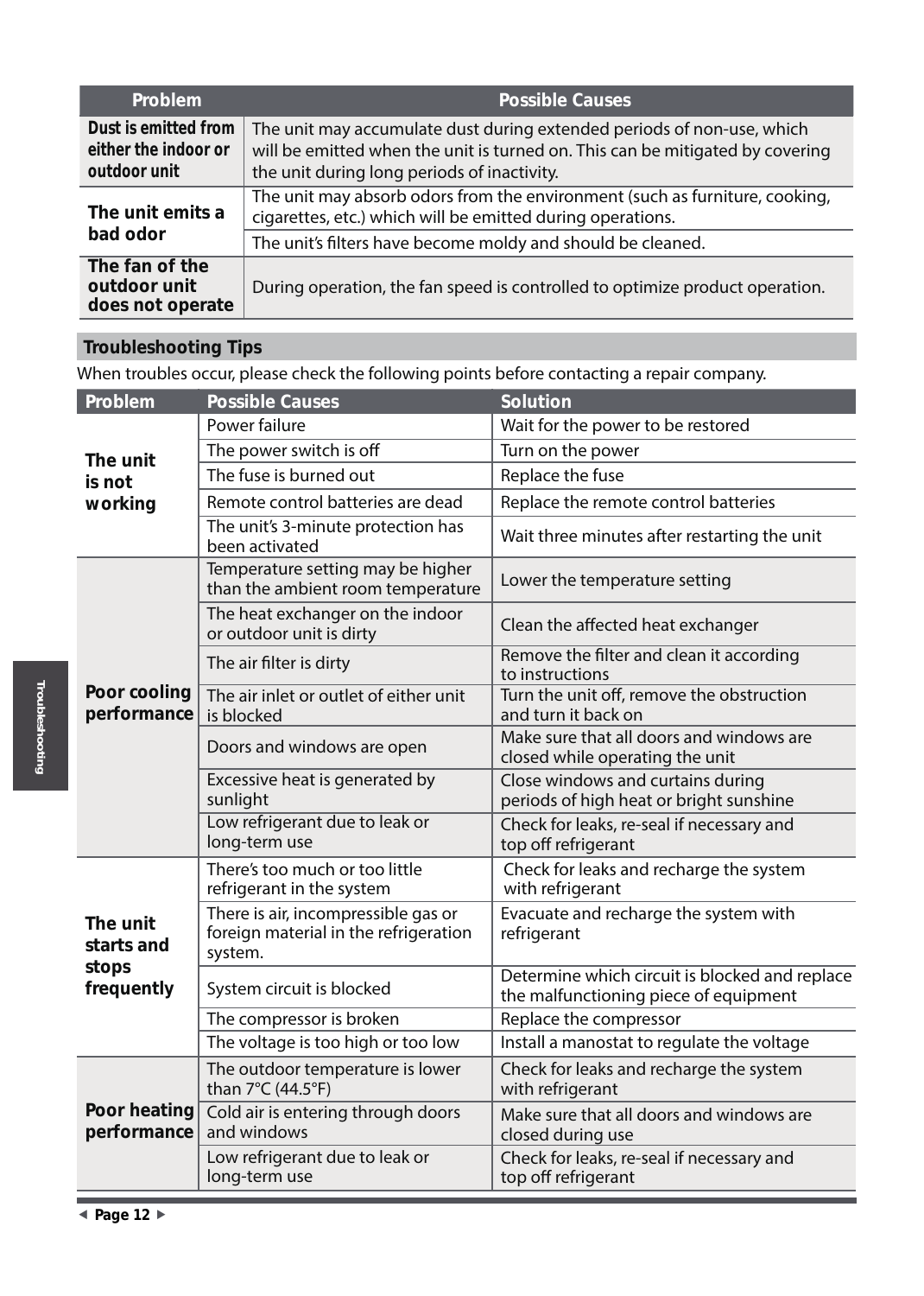## **Error Codes**

## • **Fixed-speed Type**

| <b>Number</b> | Cause                                                                        | <b>Operation</b><br><b>indicator</b><br>flashes | <b>Timer</b><br>indicator | <b>Error</b><br>Code |
|---------------|------------------------------------------------------------------------------|-------------------------------------------------|---------------------------|----------------------|
|               | Indoor EEPROM (Electrically Erasable Programmable<br>Read-Only Memory) error |                                                 | Off                       | Е0                   |
| 2             | Indoor fan speed malfunction                                                 | 4                                               | Off                       | ΕĐ                   |
| 3             | Indoor room temperature sensor error                                         | 5                                               | Off                       | EЧ                   |
| 4             | Evaporator coil temperature sensor error                                     | 6                                               | Off                       | ES                   |
| 5             | Refrigerant leak detection system malfunction                                | 7                                               | Off                       | E                    |
| 6             | Water level alarm malfunction                                                | 8                                               | Off                       | EE                   |
|               | Outdoor condenser pipe sensor error                                          | 3                                               | On.                       | F2.                  |
| 8             | Indoor unit communication malfunction                                        | 11                                              | On                        | FH                   |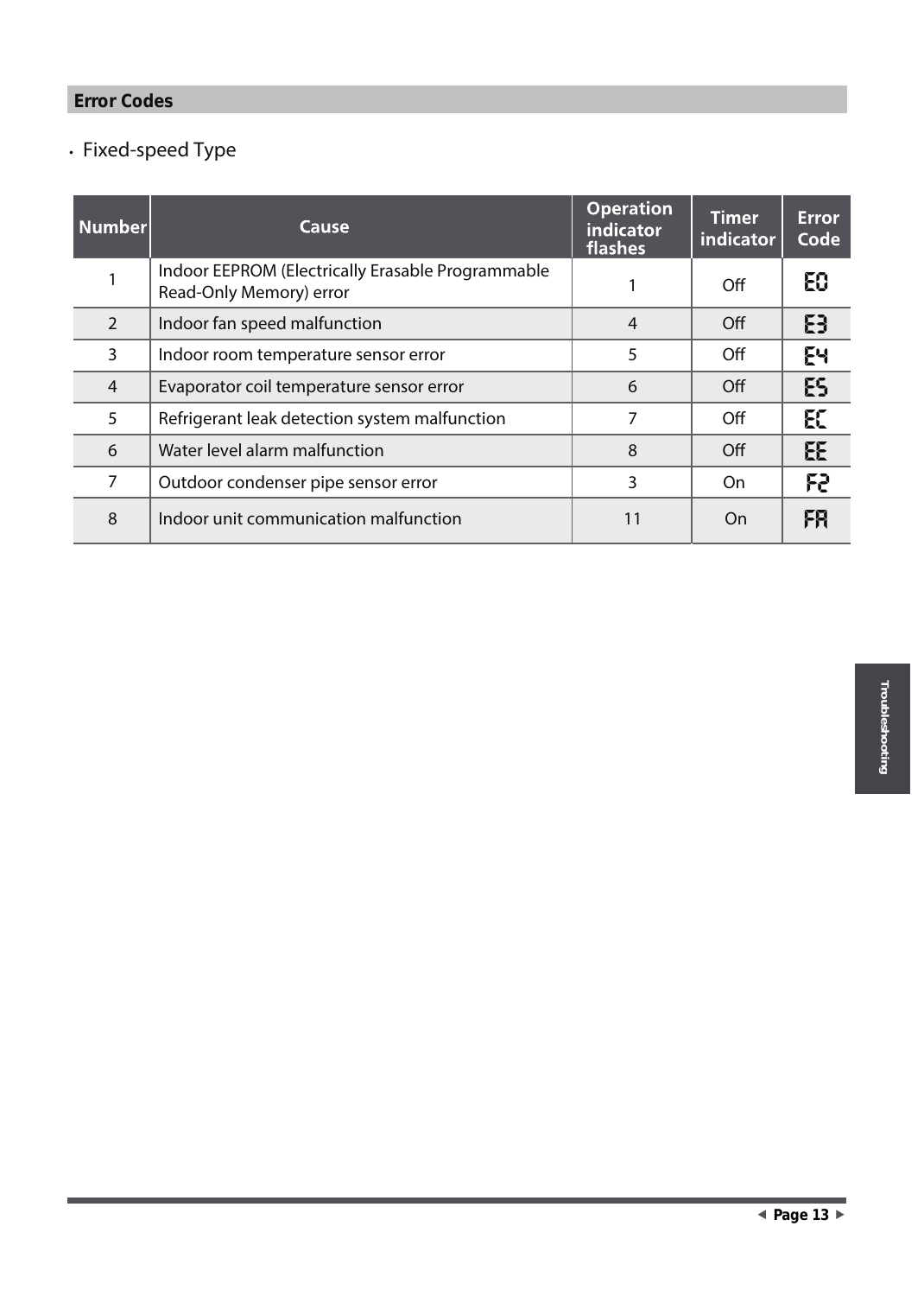## • **Inverter Split Type**

| <b>Number</b>  | Cause                                                                                | <b>Operation</b><br>indicator<br>flashes | <b>Timer</b><br>indicator | <b>Error</b><br>Code |
|----------------|--------------------------------------------------------------------------------------|------------------------------------------|---------------------------|----------------------|
|                | Indoor EEPROM (Electrically Erasable<br>Programmable Read-Only Memory) error         |                                          | Off                       | 60                   |
| 2              | Indoor and outdoor unit communication<br>malfunction                                 | $\overline{2}$                           | Off                       | EI                   |
| 3              | Indoor fan speed malfuncti                                                           | 4                                        | Off                       | 8                    |
| $\overline{4}$ | Indoor room temperature sensor error                                                 | 5                                        | Off                       | EЧ                   |
| 5              | Evaporator coil temperature sensor error                                             | 6                                        | Off                       | ES                   |
| 6              | Refrigerant leak malfunction                                                         | $\overline{7}$                           | Off                       | E                    |
| $\overline{7}$ | Water level alarm malfunction                                                        | 8                                        | Off                       | EE.                  |
| 8              | Dual indoor unit (twins model only)<br>communication malfunction                     | 9                                        | Off                       | 68                   |
| 9              | Other twins model malfunction                                                        | 10                                       | Off                       | E9                   |
| 10             | Outdoor malfunction or protection *                                                  | 11                                       | Off                       | Ed                   |
| 11             | Overload protection                                                                  | 1                                        | On                        | FO                   |
| 12             | Outdoor temperature sensor error                                                     | $\overline{2}$                           | On                        | FI                   |
| 13             | Outdoor condenser pipe sensor error                                                  | 3                                        | On                        | 52                   |
| 14             | Discharge air temperature sensor error                                               | $\overline{4}$                           | On                        | FÐ                   |
| 15             | <b>Outdoor EEPROM (Electrically Erasable</b><br>Programmable Read-Only Memory) error | 5                                        | On                        | FЧ                   |
| 16             | Outdoor fan speed (DC fan motor only)<br>malfunction                                 | 6                                        | On                        | FS                   |
| 17             | T2b sensor error *                                                                   | 7                                        | On                        | F6                   |
| 18             | Inverter module IPM protection                                                       | 1                                        | Flash                     | PO                   |
| 19             | High/Low voltage protection                                                          | $\overline{2}$                           | Flash                     | P {                  |
| 20             | Compressor top overheating protection                                                | 3                                        | Flash                     | 95                   |
| 21             | Outdoor temperature too low protection                                               | 4                                        | Flash                     | P3                   |
| 22             | Compressor drive error                                                               | 5                                        | Flash                     | PЧ                   |
| 23             | Mode conflict                                                                        | 6                                        | Flash                     | PS                   |
| 24             | Compressor low-pressure protection                                                   | $\overline{7}$                           | Flash                     | Р6                   |
| 25             | Outdoor IGBT sensor error *                                                          | 8                                        | Flash                     | P)                   |
| 26             | Indoor unit communication malfunction                                                | 11                                       | On                        | FR                   |

\* : This symbol means the display code is not applicalbe to all the units.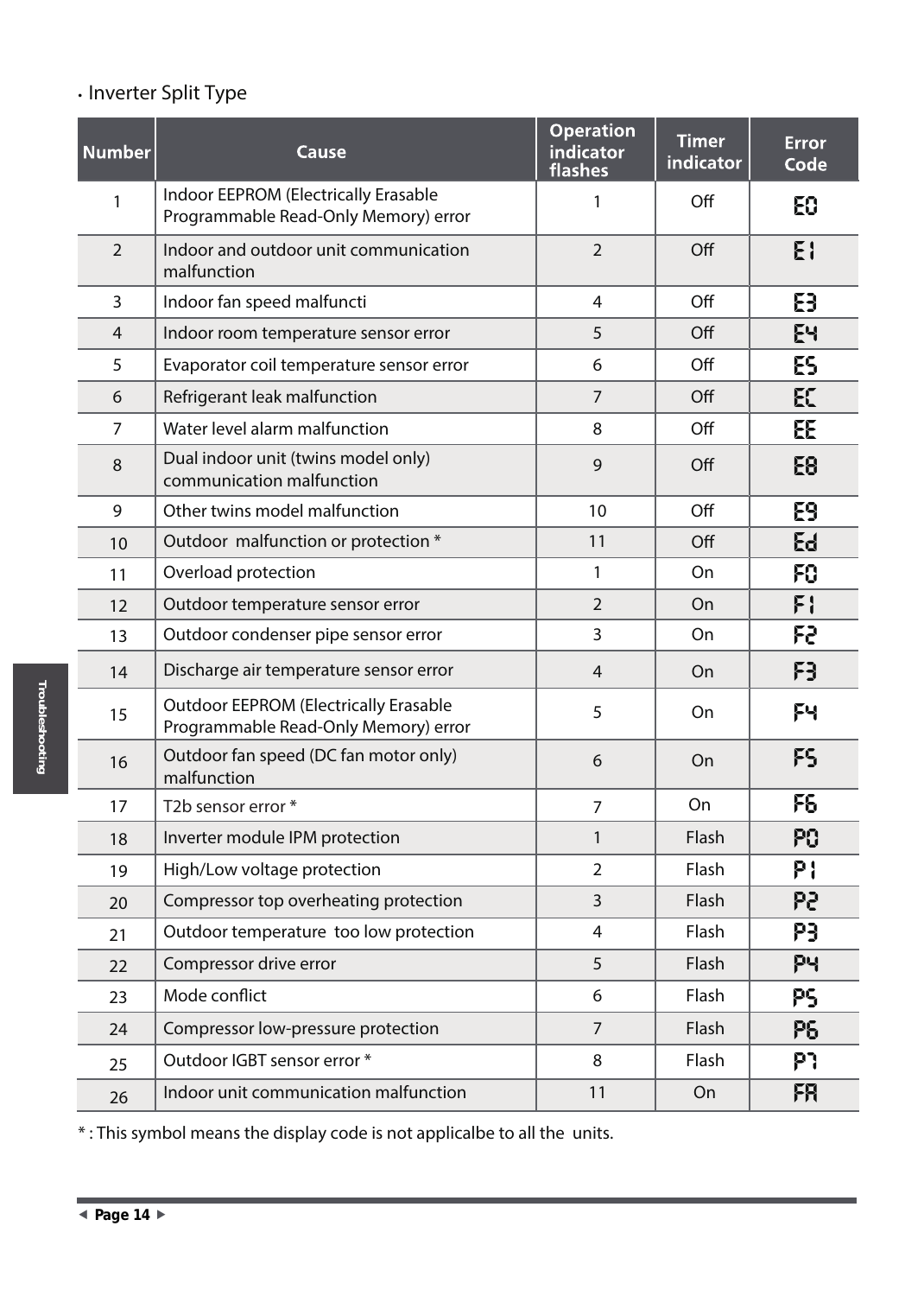## **European Disposal Guidelines 66 and 1997 (1998)**

Users in European Countries may be required to properly dispose of this unit. This appliance contains refrigerant and other potentially hazardous materials. When disposing of this appliance, the law requires special collection and treatment. **DO NOT** dispose of this product as household waste or unsorted municipal waste.

When disposing of this appliance, you have the following options:

- Dispose of the appliance at designated municipal electronic waste collection facility.
- When buying a new appliance, the retailer will take back the old appliance free of charge.
- The manufacturer will also take back the old appliance free of charge.
- Sell the appliance to certified scrap metal dealers.

**NOTE:** Disposing of this appliance in the forest or other natural surroundings endangers your health and is bad for the environment. Hazardous substances may leak into the ground water and enter the food chain.